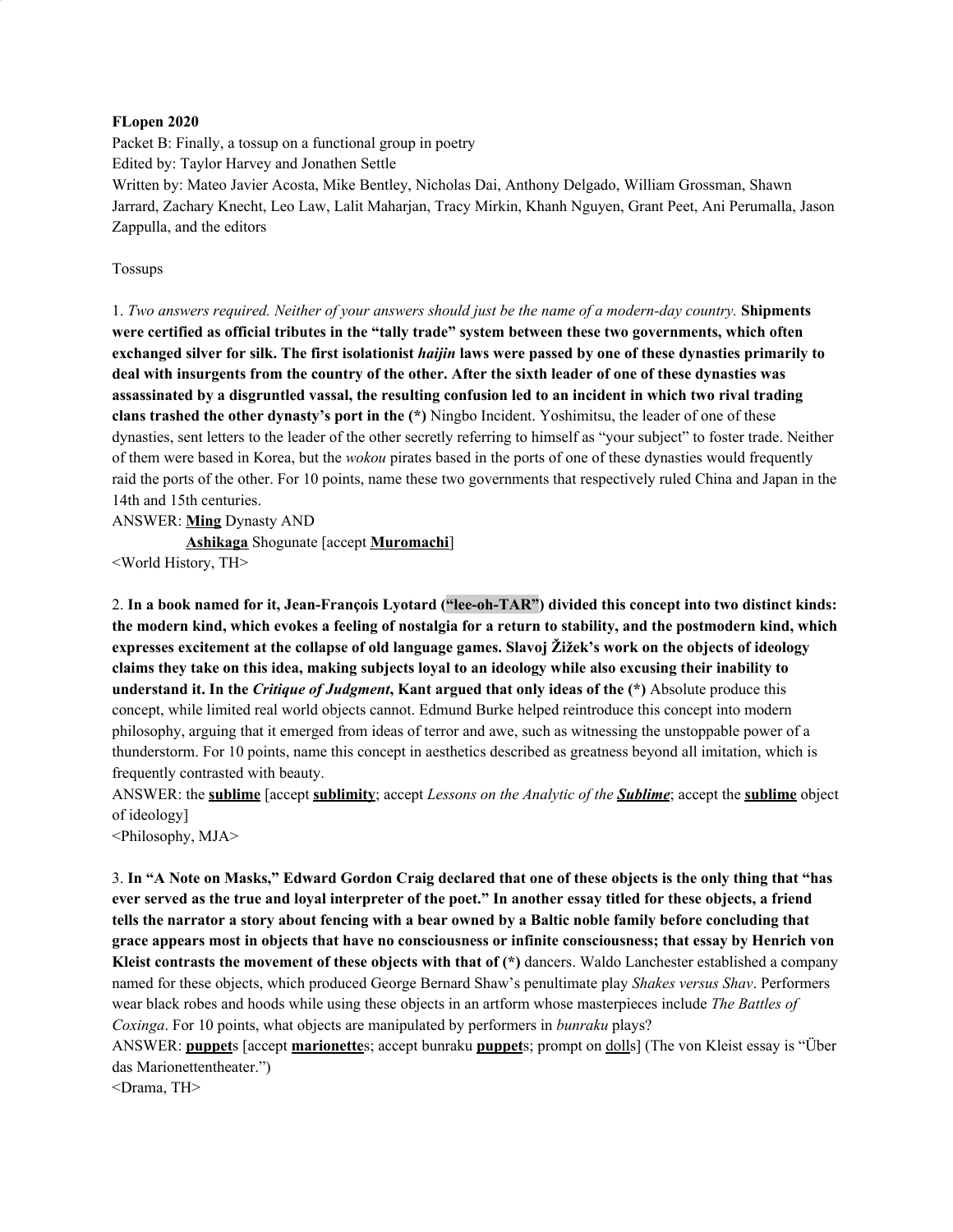4. Description acceptable. The final image in this scene of a force that "beats high mountains down" echoes an earlier description that describes a mountain as an object with "roots nobody sees." An early part of this scene describes 30 white horses who "champ and stamp" on a red hill before standing still. One of the two characters in this scene focuses on single-word, abstract concepts such as time but is asked by the other to **think of increasingly baroque images, like (\*)** sunlight on daisies. An object described in this scene as "A box without hinges, key or lid" turns out to be an egg. The winner of a game in this scene slightly cheats by finally asking "what have I got in my pocket?" after which he is led out of the caves beneath the Misty Mountains. For 10 points, name or describe the fifth chapter of *The Hobbit*, in which Bilbo acquires the ring of power from Gollum after answering a series of verbal puzzles.

ANSWER: "**Riddles in the Dark**" [accept any answers indicating the **riddle** scene from *The Hobbit* or *The Lord of the Rings* series; accept **Gollum** or **Smeagol** quizzing or questioning **Bilbo** in *The Hobbit* before Bilbo; accept **Chapter 5** of *The Hobbit* until "fifth" is read]

<Pop Culture, TH>

5. **The catalytic antibody 38C2 mimics these enzymes. Sodium boro·hydride inhibits these enzymes by** reducing an intermediate to a stable secondary amine. Levels of CK, LDH, and one of these enzymes are used **to assess myositis. These enzymes catalyze the formation of sedo·heptulose-1,7-bis·phosphate in the pathway that regenerates RuBP ("R-U-B-P") in the Calvin cycle. Like transaminases, the interaction between a lysine residue in these enzymes' active site and a substrate carbonyl forms a (\*)** Schiff base intermediate. After a reaction catalyzed by phosphofructokinase, one of these enzymes catalyzes the cleavage of fructose-1,6-bis·phosphate into DHAP and G3P. For 10 points, name these enzymes that catalyze the condensation

ANSWER: class I **aldolase**s [accept fructose-bisphosphate **aldolase**s; accept **aldolase** A; accept **aldolase** B; accept **aldolase** C]

<Biology, JS>

of an enol and a carbonyl.

6. Along with a figure known as The Sitting Woman, a Stone Age terracotta statuette discovered at the **Romanian site of Cernavoda was given this nickname. A bronze sculpture by Hugo Rheinhold featuring an** ape and a pile of books is noted for its resemblance to a more famous artwork with this name. Foundry **workers gave this nickname to an artwork because of its resemblance to (\*)** Michelangelo's tomb sculpture of Lorenzo de Medici. In an Edward Steichen photograph, an artist in profile on the left faces an artwork with this name that is partly obscured by shadow. A sculpture with this name stood outside the Panthéon for decades before being moved to the Hôtel Biron. This sculpture was originally intended for the center of the lintel of its artist's *The Gates of Hell*, where it depicted Dante. For 10 points, name this Auguste Rodin sculpture of a man resting his chin on his fist.

ANSWER: *The Thinker* [or *Le Penseur*; accept *The Thinker of Cernavoda*] <Painting/Sculpture, TH>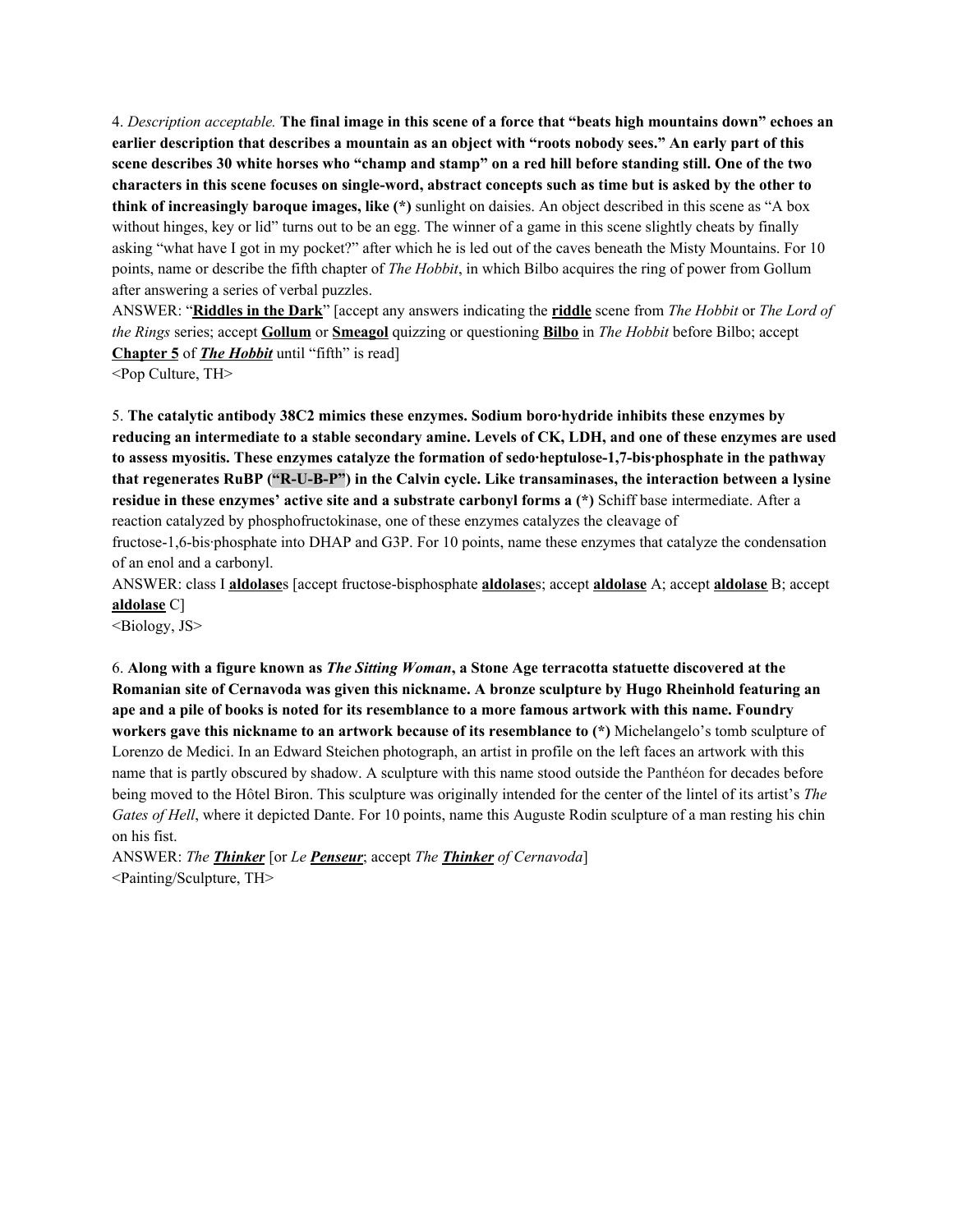7. Using the news tensor to calculate this phenomenon's energy flux proved that it was not a coordinate effect, **and, as Bondi said, "one can heat water with [it]." In the Newman–Penrose formalism, the Weyl scalars** phi-zero and phi-four describe this phenomenon. In a derivation of this phenomenon that starts with a linear **metric perturbation satisfying the Lorenz gauge, a further gauge is chosen to make (read slowly) both the** contraction of the metric and the amplitude, and the product of the wavevector and the amplitude equal zero, **(end read slowly) thus making the amplitude (\*)** transverse and traceless. This phenomenon with cross and plus modes is produced if the source's quadrupole moment is changing. An experiment with observatories in Livingston and Hanford first detected this phenomenon. For 10 points, binary black hole mergers produce what phenomenon detected by LIGO ("LY-goh")?

ANSWER: **gravitational radiation** [or **gravitational wave**s; reject "gravity waves"] <Physics, JS>

8. This is the largest object featured alongside a bucket, a pair of melons, two oranges, and a cucumber in Sarah Lucas's piece Au Naturel. The idea that horizontality has been gradually replacing verticality in art was given a name by Leo Steinberg that is a portmanteau of the word for these objects and "flatness." This type of object titles an Anthony Gormley piece that features an imprint made into a set of nearly nine thousand slices of white bread. The motto "Carry That Weight" was associated with a 2014 piece in which (\*) Columbia student Emma Sulkowicz carried one of these objects around campus for nine months. A duo of half-naked Chinese artists disrupted an installation of one of these objects resulting from four days when Tracey Emin consumed nothing but alcohol. For 10 points, a black maid brings flowers to a woman reclining on what object in Edouard Manet's *Olympia*?

ANSWER: **bed**s [or **mattress**es; accept **flatbed** picture plane; accept *Mattress Performance*; accept *My Bed*; accept **couch** or **sofa**; prompt on pillows by asking "what object is the pillow on top of?" <Other Arts: Visual, AP>

9. *Description acceptable.* **The ventriloquist Alexandre Vattemare collected expatriate signatures in support of this action, including that of William Wilberforce Mann, who designed the "linn" to assist with it. While transporting tools to facilitate this action, Joseph Dombey was captured by British privateers who held him hostage in Montserrat. The 1893 Mendenhall Order marked a step towards the completion of this policy, which was largely halted by (\*)** Ronald Reagan on the advice of Lyn Nofziger and Frank Mankiewicz. This policy change was called "A Choice Whose Time Has Come" in a 1971 report by NIST. Melvin Dewey's obsession with a "magic number" led him to advocate this policy change, which would have gotten rid of conversions like 1,760 yards to a mile. For 10 points, the United States never fully accomplished which action that would have resulted in the replacement of the foot and the pound?

ANSWER: **adopt**ing the **metric** system in the United States [accept descriptive equivalents for **adopt**, such as **implement**, **switch**ing to, **using**, **shift**ing to, etc; accept **SI** or **International** units in place of **metric** prompt on descriptive answers such as switching measurement systems, changing units, or replacing/abandoning the Imperial/customary/English unit system by asking "switching to which system?"; prompt on measurement standardization]

**<**US Hist, TM>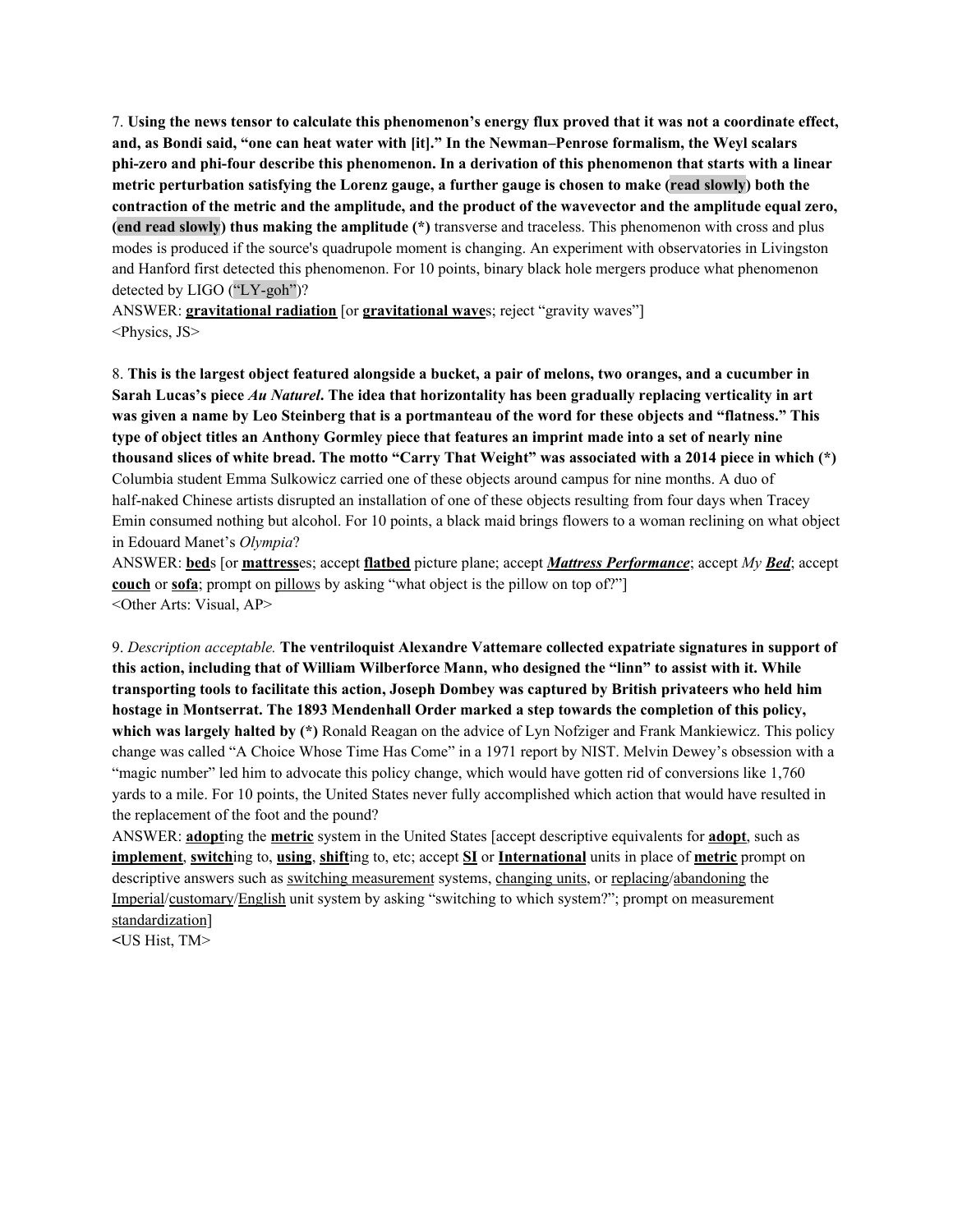10. An Ali Smith book whose title alludes to this character closes by noting that though most of the other characters from his novel get a neat summary of their fate at the end, this character is not mentioned and **"gives the story the slip." This character uses bizarre phrases like "japanning my trotter-cases" to mean** cleaning his boots, and later exclaims "I am an Englishman! Where are my privileges?" before being dragged **out of a courtroom by the collar. This friend of (\*)** Charlie Bates wears an oversized hat and shirt for most of the novel he appears in and remarks "Isn't it a pity he isn't a prig" when he realizes the title character will not succeed in his line of work. This boy is ultimately arrested for swiping a silver snuff box, robbing Fagin of his most gifted pupil. For 10 points, name this leader of a gang of pickpockets from *Oliver Twist*, nicknamed for his skill at avoiding capture.

ANSWER: The Artful **Dodger** [accept either underlined portion of **Jack Dawkins**; prompt on Artful] (The Ali Smith book is *Artful*.)

<Long Fiction, TH>

11. In a tale, a small animal of this type tricks a tiger into eating dung, a snake, and a wasp's nest by claiming each item is prized by a king; that animal of this type is the most common trickster figure in **Malayo-Indonesian folklore and is called the** *kantjil***. Dongmyeong of Goguryeo legendarily defeated** Songyang in an archery contest by shooting an image of one of these animals. A man-eating one of these **animals called Orgoli was slain by the Tibetan culture hero Gesar. An (\*)** iridescent and reclusive one of these animals saves a drowning man in a popular Jātaka tale. Many of these animals freely roam the grounds of the Kasuga Grand Shrine in Nara. The *Sarnath* in Benares is named for these animals, where one figure's first sermon taught of the Four Noble Truths. For 10 points, name these animals that name a "park" where the Buddha legendarily taught.

ANSWER: **deer** [accept mouse **deer**; accept rein**deer**; accept **Deer** Park; accept sika **deer**; accept **antelope**s; accept **stag**s or **doe**]

<Mythology, TH>

12. In a poem, this author remembers borrowing "Grandfather's cane / carved with the names and altitude of **Norwegian mountains" to lance "it in the fauve ooze for newts." In another poem, this poet mentioned "Mother mooned in the window" of his deceased father's "cottage at Beverly Farm." This author of "Dumbarton" and "For Sale" included poems about Ford Madox Ford and George Santayana in the third** section of a collection that also features a long prose piece made up of vignettes about his childhood home at **(\*)** 91 Revere Street. While listening to a car radio bleat "Love, careless love," a narrator of one of this author's poems states "I myself am hell" before observing an animal who "jabs her wedge-head in a cup of sour cream." For 10 points, name this Massachusetts poet who kicked off the confessional movement with his collection *Life Studies*, which includes his poem "Skunk Hour."

ANSWER: Robert **Lowell** [or Robert Traill Spence **Lowell** IV] <Poetry, TH>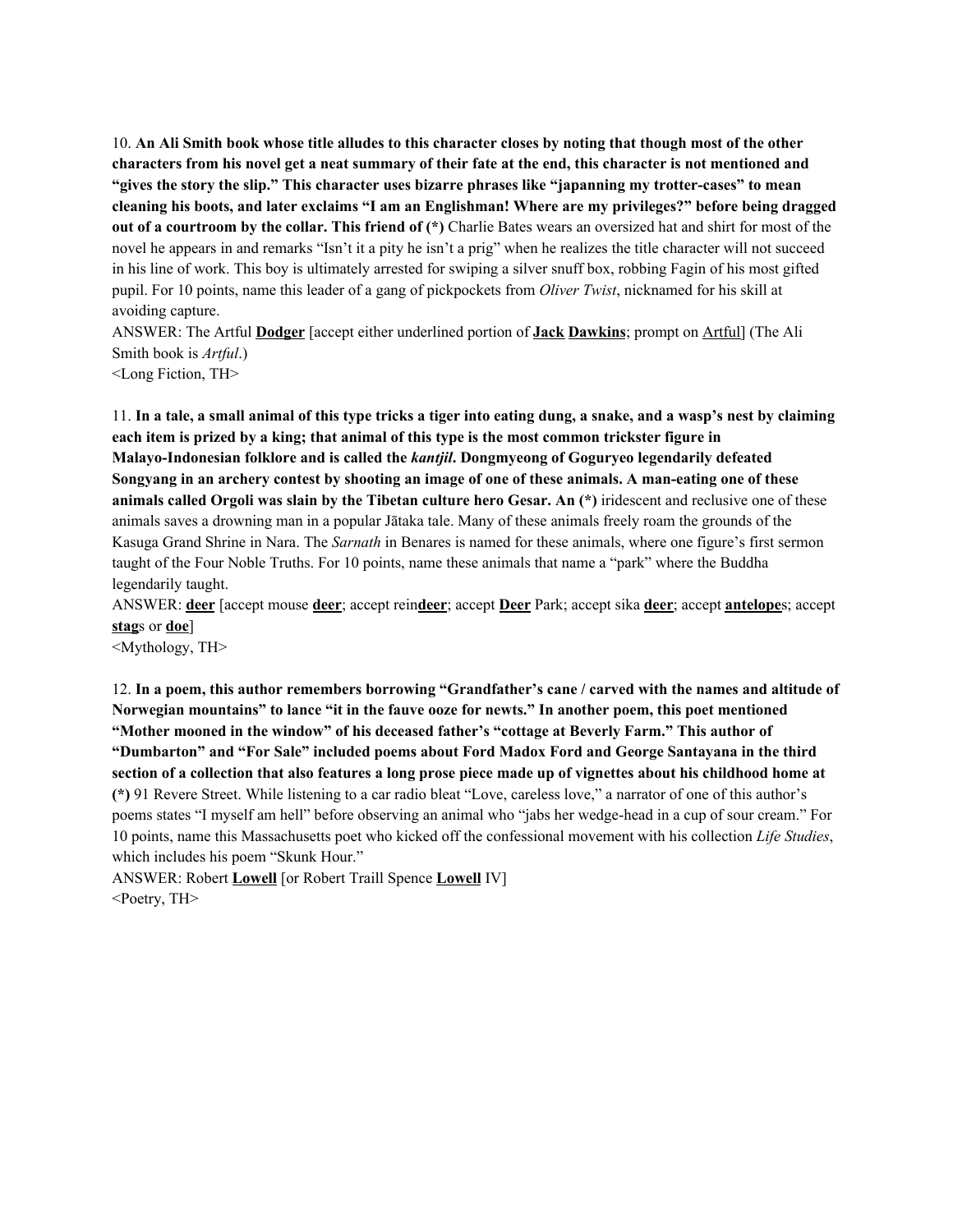13. In a film, a character who is making a documentary about a woman in this profession goes on a double **date where her date performs a very bad rendition of Minnie Riperton's "Lovin' You." That character, played by Cheryl Dunye ("doon-YAY"), visits the Center for Lesbian Images and Technology, or CLIT, for** her project about Faye Richards, a woman of this profession in the film *The Watermelon Woman*. In another film, a woman in this profession is told a story about how evil entered the world when a little girl left her **house by a creepy Polish woman shot with a low-quality (\*)** digital camera in extreme closeup. In another film, two women in this profession go to a club where they watch a singer fake a performance of Roy Orbison's "Crying" in Spanish. For 10 points, Laura Dern in *Inland Empire* and Naomi Watts in *Mulholland Drive* play what sort of performers?

ANSWER: **actor** [or **actress**; accept film or movie or TV **actor** or **actress**] <Other Arts: Film, AD>

#### *Note to moderator: read the answerline carefully.*

14. The "lightning in the sky" step fret design is found in Mound 195 of a Xoo phase secondary center of this region. Depictions of a lightning god from this region typically show them with projecting teeth, a forked **tongue, and a headdress with Glyph C on it. Coqui-xonaxi ("KOH-kee sho-NAH-shee") couples shared rulership of queches ("KAY-chez") in this region, whose eastern arm includes the salt production center of Lambityeco. The primary center of this region contains more than 300 (\*)** stone bas reliefs of rubbery figures with strange markings near their genitalia called either nadaores or danzantes based on their position. Ceramics from this region have been found in the Nochixtlán Valley in Mixteca Alta northwest of it. For 10 points, Monte Albán, a center of Zapotec civilization, is located in what valley in southern Mexico?

ANSWER: **Oaxaca** Valley [or Valley of **Oaxaca**; prompt on southern Mexico; prompt on Mesoamerica; prompt on Central America; prompt on Central Valleys or Valles Centrales; reject "Valley of Mexico" or "Valle de México"] (The god is Cocijo/Cociyo.)

<Histo / Archaeo, JS>

15. **The Bayesian blocks algorithm is an adaptive framework for constructing these diagrams. The effect of** the choice of origin on these diagrams is lessened by combining several of them into one Average Shifted **[these diagrams]. Values calculated from these diagrams are adjusted by factors of the class interval squared with Sheppard's correction. Epanechnikov and optcosine functions are used in kernel density estimation to generate smooth versions of these diagrams. Freedman–Diaconis and (\***) Sturges rules are used to construct these diagrams. The number of groups in these diagrams is often set to the ceiling of the log of the number of data points all plus one. The bias-variance tradeoff is illustrated by varying a parameter for these diagrams and looking at how the estimated distribution changes. For 10 points, name these diagrams that display data grouped into bins. ANSWER: **histogram**s [prompt on graphs of probability distributions] <Other Science: Math, JS>

16. The narrator constantly tries to get rid of one of these animals he hauls around with his truck throughout Rudy Wurlitzer's novel *Nog.* An encounter with one of these creatures near Nova Scotia inspires the title **former Barbadian Slave to move to London in Esi Edugyan ("eh-DO-jen's") novel** *Washington Black***. In** *Gravity's Rainbow***, one of these animals named Grigori is conditioned to kidnap the double agent Katje. While trying to salvage a steam engine, Gilliatt ("GEEL-ee-awt") battles one of these creatures in (\*)** Victor Hugo's *Toilers of the Sea*. The railroad is compared to one of these animals in the first novel of the *Epic of Wheat Trilogy*. Shortly after entering the Atlantic Ocean, a school of these animals attack the *Nautilus* at the climax of *20,000 Leagues Under the Sea*. For 10 points, name this cephalopod that titles a Frank Norris novel. ANSWER: **octopus** [accept **squid**; accept giant **octopus** or giant **squid**; accept **cuttlefish**; accept *poulpe*; accept **kraken**; prompt on cephalopods until read] <Other Literature, TH>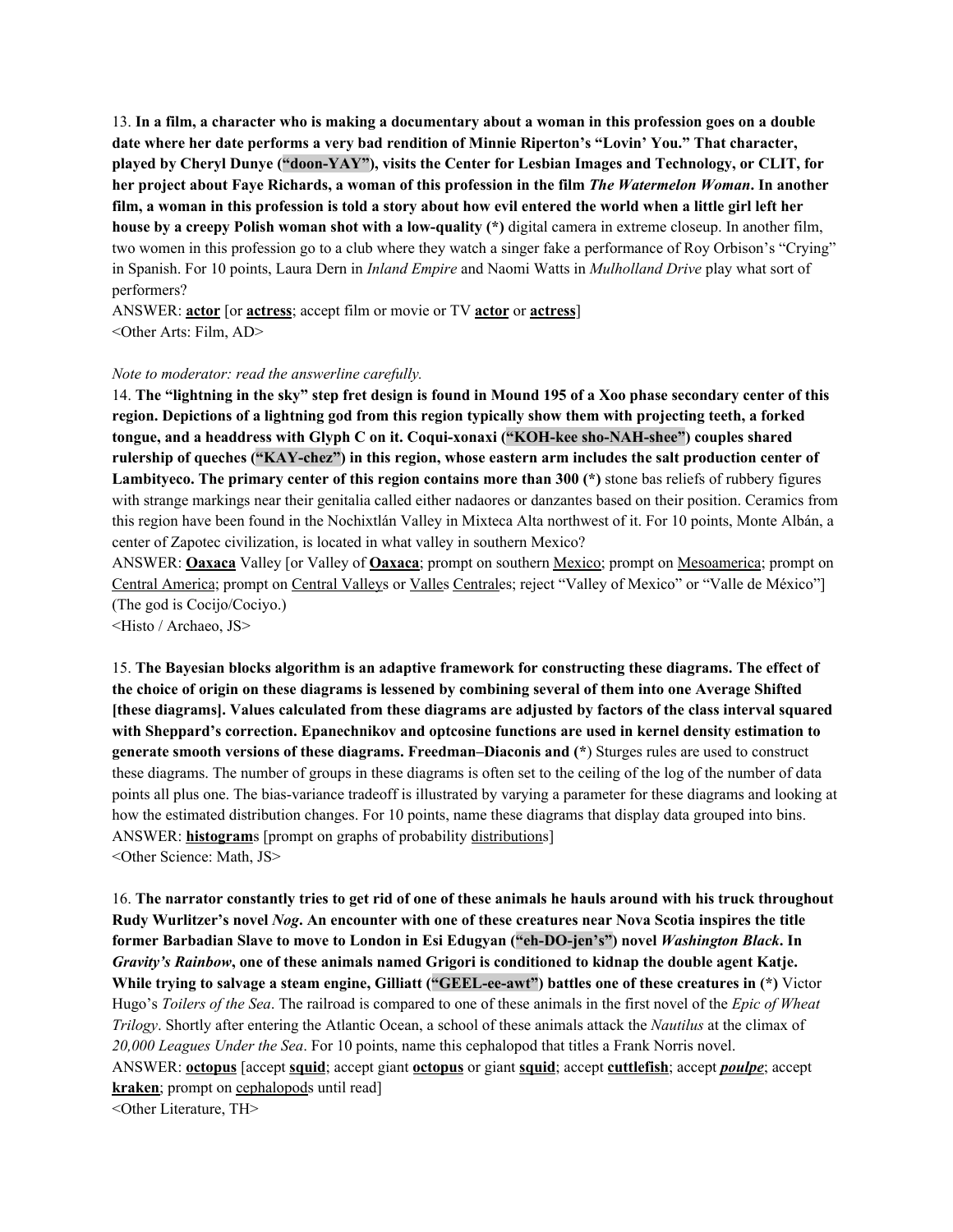17. **Claude Shannon's mathematical theorem of a simple form of this activity involves the "dwell" and** "vacant" times. A discussion of "genius" follows from a description of this activity performed by an Indian in **an essay from William Hazlitt's** *Table-Talk***. Anthony Gatto and Michael Moschen are known for performing this activity, which is represented by siteswap notation and whose alliteratively-titled forms include "Burke's Barrage" and "Mill's Mess." W. C. Fields got his start in (\*)** vaudeville by performing this activity while dressed as a tramp. Basic patterns of this activity include cascades, fountains, and showers. New practitioners of this activity often use the term "pin" to describe clubs, which along with rings are popular props for this activity. For 10 points, name this activity in which several objects are thrown and caught simultaneously in the air.

ANSWER: **juggling** [accept toss **juggling** or contact **juggling**; prompt on <u>tossing</u> or catching; anti-prompt on showers, fountains, cascades, claws, passes, boxes, messes, windmills, siteswaps, or any other juggling patterns] <Other Academic, AP>

18. **This ruler invaded the land of the Polotsk when their princess Ragnhild rebuked his marriage offer** shortly after his brother was trampled to death by his own troops while crossing a drawbridge. This ruler was born of his father's affair with the slave Malusha, who according to legend became a hundred-year old cave **dwelling prophetess. After fleeing to Scandinavia, this ruler returned south with a cadre of Varangian guards and killed his brother (\*)** Yaropolk. This ruler sent troops in support of Basil II in his conflict against Bardas Phocus, and in return married Basil's sister Anna. According to the *Primary Chronicle*, this ruler oversaw the destruction of icons of Perun and a mass baptism in the Dnieper after rejecting Islam suposedly because of its ban on alchohol. For 10 points, name this one-time Prince of Novgorod who converted his kingdom to Christianity as ruler of the Kievan Rus.

ANSWER: **Vladimir the Great** [accept **Vladimir I**; accept **Vladimir Sviatoslavich**; accept **Saint Vladimir**] <Post-500 European History, TH>

19. Specific term required. Epstein and Axtell's Sugarscape is made up of a system of these entities, another one of which was used by Kirman and Vriend to model customer loyalty in the Marseille fish market. The **belief-desire-intention software model is used in simulating systems made up of these entities. Bengt** Holmström won the 2016 Economics Nobel largely on the strength of his derivations of how these entities can **be better controlled by changing the incentive and monitoring structures of contracts. In a widely-studied example** of (\*) moral hazard, entities described by this word, such as managers, act on behalf of another staked entity, such as shareholders; that situation is a "problem" named for principals and these entities. For 10 points, a branch of computational economics that studies emergence patterns from rule-based decisions is named for what kind of economic decision maker?

ANSWER: **agent**s [accept the principal-**agent** problem; accept **agent** based simulation or models; accept multi-**agent** systems; prompt on ABMs; prompt on MASs; prompt on managers before mentioned] <Social Science: Economics, TH>

20. A passage for this instrument begins with four low B-flats over a bassoon drone during the latter half of **Václav ("VAHT-slav") Nelhýbel's** *Symphonic Movement***. The portly Teddy Brown played this instrument, as did the composer of "Log Cabin Blues," George Hamilton Green, who arranged Fritz Kreisler's** *Tambourin Chinois* ("sheen-WAH") for it and piano. After a *presto* melody beginning with the notes G-D-G-C is repeated by the strings and flute, this instrument shares that melody with the brass before ending with 32 repetitions of **the same notes in (\*)** *Appalachian Spring*. This instrument's performer is the only one who stands to play the rapid 16th notes that open the overture to *Porgy and Bess*. Players of this instrument often use hard acrylic mallets, unlike the softer ones used for its lower-pitched cousin, the marimba. For 10 points, name this percussion instrument that has wooden keys.

ANSWER: **xylophone** [reject "marimba"] <Classical Music, TM>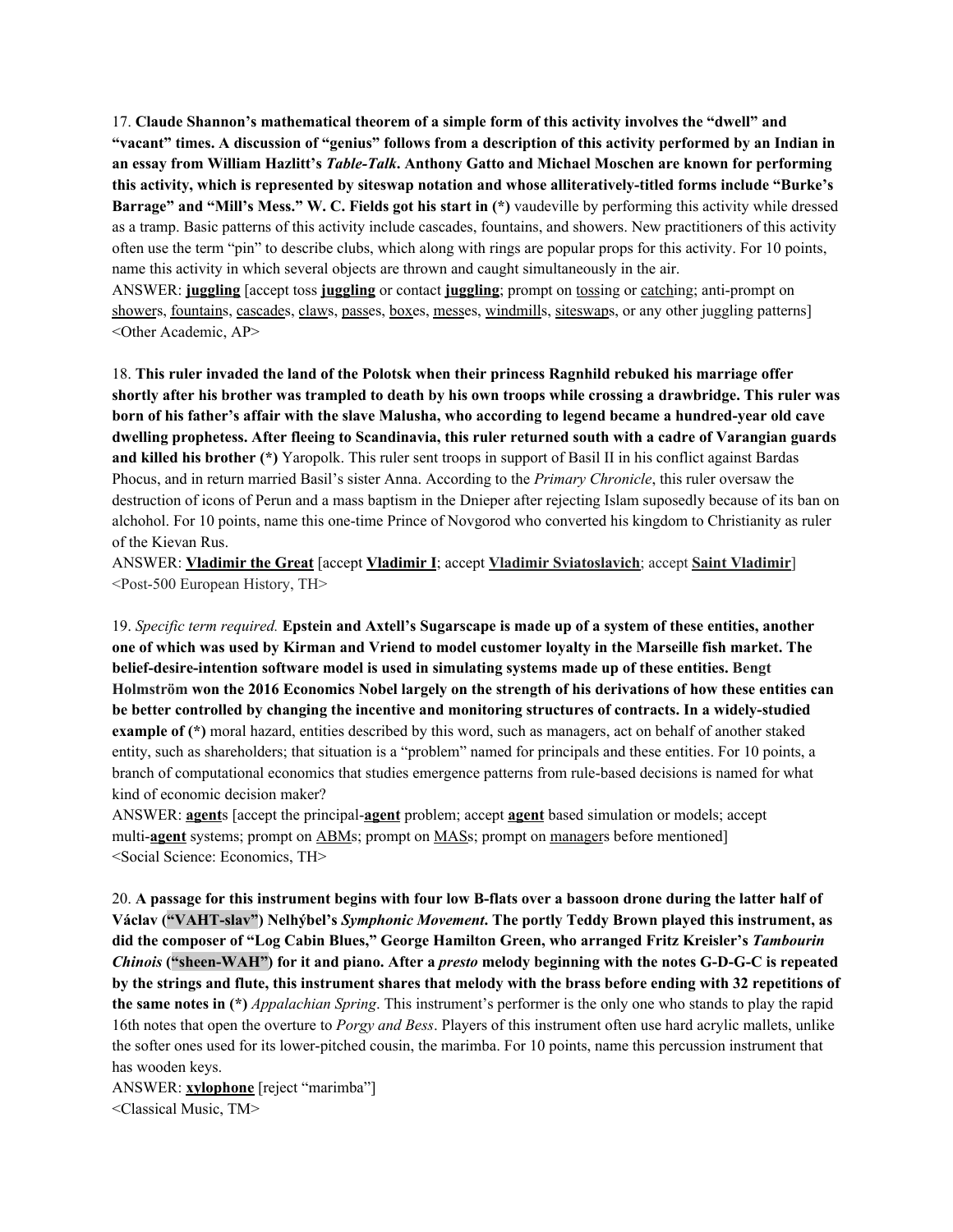21. The bond between carbon and the L substituent is anti-peri-planar to a newly forming bond in a model of this type of reaction that assumes the M substituent has little effect. The stereochemistry of this type of **reaction is reversed when B·O·M is used as a protecting group because it participates in chelation. A base-catalyzed reaction of this type forms cyano·hydrin. A species takes a non-perpendicular approach close to the small group in the Felkin–Anh model of asymmetric induction during this type of reaction.**

**Enolates ("EEN-oh-layts") attack (\*)** Michael donors in a reaction of this type that forms 1,4-products rather than 1,2-products. In the Wittig reaction, an elimination follows this type of reaction involving a phosphonium ylide ("IH-lid"). For 10 points, in what type of reaction does an electron-rich species form a new bond with the electrophilic carbon of a ketone or aldehyde?

ANSWER: **nucleophilic addition**s [accept 1,2-**nucleophilic addition**s; accept 1,4-**nucleophilic addition**s; accept nucleophilic **conjugate addition**s; prompt on addition with "what kind of molecule is being added?"] <Chemistry, JS>

22. **Five stone-cut monuments resembling these objects make up a complex at Mahabalipuram. A metaphor in the** *Katha Upanishad* **("CUT-uh oo-puh-nee-shud") emphasizing the passivity of** *ātman* **refers to the body as** one of these objects. A festival named for and centering on these non-idol objects is the source of the English **word "juggernaut." A "flowery" object used by Rāvana and returned to Kubera by Rāma called a (\*)** "vimāna" is most commonly depicted as one of these objects and often used by pseudo-historians to argue for the existence of ancient flying technology. A festival in Puri that centers on these objects is the most famous example of the Rath Yatra. An archer asks for one of these objects adorned with a Hanumān flag to be moved between two armies immediately before the Kurukshetra War. In the *Bhagavad Gītā* Krishna pilots, for 10 points, what sort of vehicle?

ANSWER: **chariot** [accept *ratha*; accept **cart**; accept parade **float**; accept *ther*; accept *anas*; accept **Rath Yatra**; prompt on vehicles; prompt on Pushpaka vimāna before it is read by asking "vimānas are most commonly depicted as what type of object?"]

<Religion, TH>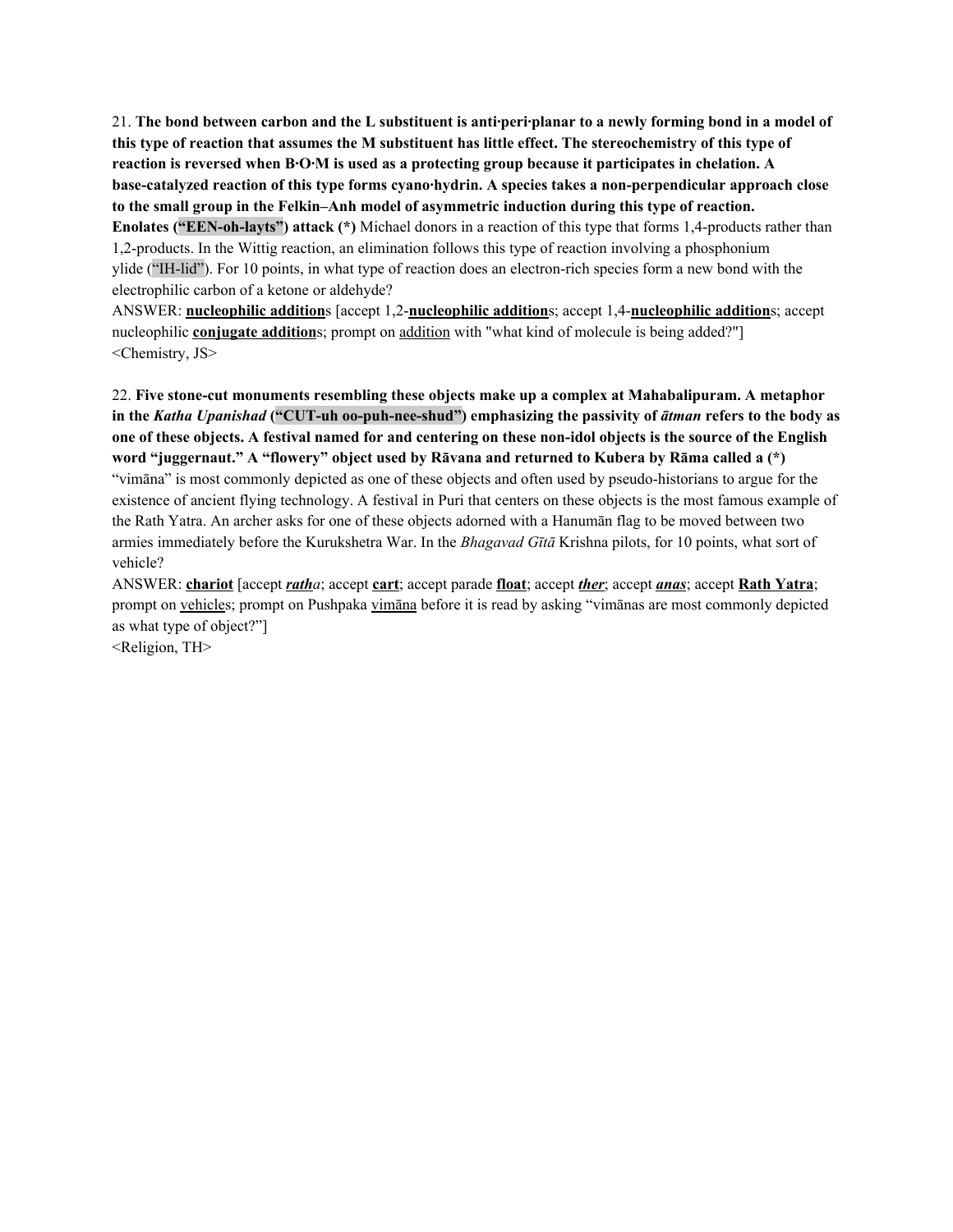#### Bonuses

1. The pooling effect occurs in this technique when stationary phase accumulating in the corners of rectangular microcolumns causes band broadening. For 10 points each:

[m] Name this analytical technique whose detectors include TCDs, which measure the difference in thermal conductivity between the carrier and the effluent.

ANSWER: **gas chromatography** [or **GC**; prompt on chromatography; prompt on gas analysis; prompt on trace vapor analysis] (A TCD is a thermal conductivity detector.)

[h] SNL's micro hot plate coated with a surfactant-templated sol gel adsorbent was the first of these components for microGC. In conventional GC, these components are heated to inject analyte into the column in a narrow plug. ANSWER: **preconcentrator**s [accept microfabricated **preconcentrator**s; accept **preconcetrator**-focuser; accept **preconcentrator**-injector] (SNL is Sandia National Labs.)

[e] A graphitized form of this element is the stationary phase in packed microcolumns. Empirical formulae are determined using combustion analysis to measure the relative amounts of oxygen, hydrogen, and this element. ANSWER: **carbon** [or **C**; accept graphitized **carbon** black]

<Chemistry, JS>

2. This politician exclaimed "Show my head to the people, it is worth seeing" after losing a show trial largely orchestrated by Robespierre and Saint-Just ("sahn-zhoost"). For 10 points each:

[m] Name this leader of the Indulgents who was executed alongside his secretary Camille Desmoulins ("day-moo-LAHN").

ANSWER: Georges Jacques **Danton**

[e] Robespierre's opponents cried "the blood of Danton chokes him!" at his execution during this month. The Directory replaced the Committee of Public Safety with a coup in this month of the French Republican calendar. ANSWER: **Thermidor** [accept **Thermidorian** Reaction; or Réaction **thermidorienne**; or Coup of **Thermidor**; prompt on July or August with "please give the month of the French Republican calendar"]

[h] After initially refusing to take a position within the Directory, this politician eventually replaced Jean-François Rewbell and established control over the Directory in the Coup of 30 Prairial VII ("seven"). After the establishment of the Consulate, this politician served as second Consul alongside Napoleon and Roger Ducos.

ANSWER: Abbé **Sieyès** [or Emmanuel Joseph **Sieyès**]

<Post-500 European History, SJ>

3. *Zayar*, a form of torture that involves crushing one's toes between two wooden rods, is a key part of this practice. For 10 points each:

[h] Name this inhumane practice in which young girls are repeatedly force-fed camel's milk and millet until obese, purportedly to improve their desireability among men of marrying age. Following a 2008 coup, this practice saw a resurgence in Mauritania, where it affects as many as 75 percent of women in rural areas.

ANSWER: *leblouh* [prompt on gavage]

[e] In Victorian England, whalebone was typically used to produce these waist-tightening garments, which often induced organ damage and rib cage deformation in their mostly female wearers.

ANSWER: **corset**s [accept whalebone **corset**s; accept hourglass **corset**]

[m] Prior to its 1870 ban, the practice of *ohaguro* saw many Japanese women use an acidic iron-based mixture to dye this body part black. Various unhealthy surgeries involving this body part are central to the modern Japanese trend of *yaeba*.

ANSWER: **teeth** [accept **smile**; accept specific types of teeth such as **canine**s] <Other Academic, TM>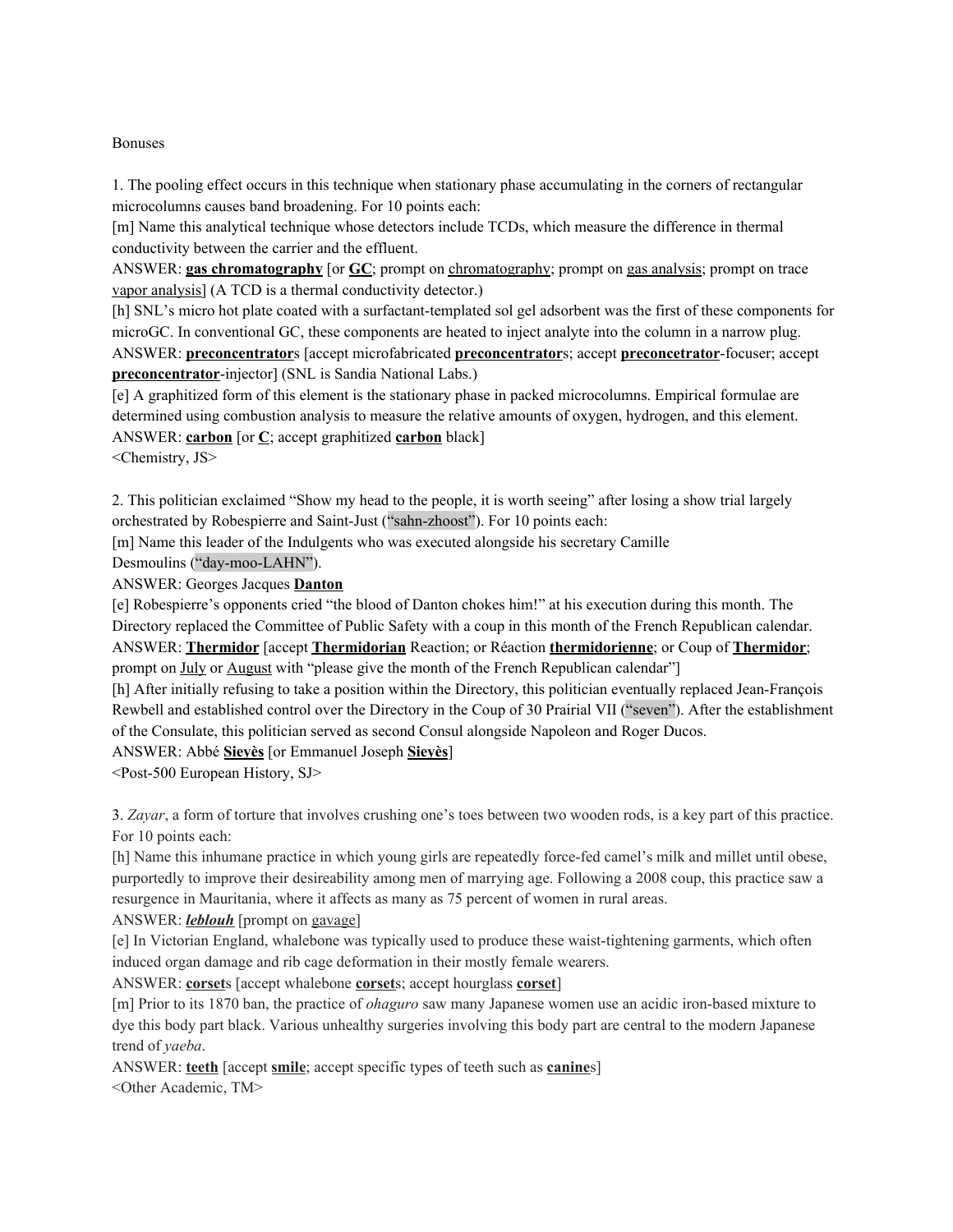4. Carol Zaleski's book *Otherworldly Journeys* reports that these experiences tended to be unpleasant and tortuous in medieval times but generally pleasant and peaceful in modern times. For 10 points each:

[e] Name or describe these experiences in which people often report seeing a light at the end of a dark tunnel or see an accelerated series of flashbacks of their life. These often spiritual experiences frequently occur during surgeries. ANSWER: **near death** experiences [accept **NDE**s; accept answers like **almost dying** but coming back to life; prompt on dying or death]

[m] Near death experiences are often studied in this field of inquiry, which uses observable brain data to answer questions about spiritual or religious experiences. Andrew Newberg's work in this field has found that religious contemplation coincides with unique brain states.

ANSWER: **neurotheology** [accept **neuroscience of religion**; accept **spiritual neuroscience**; prompt on neuroscience]

[h] This book by Todd Burpo relates the story of a four-year-old Nebraskan boy who had a near death experience in which he met his miscarried sister and was able to view his parents during an out of body episode.

ANSWER: *Heaven is for Real*: *A Little Boy's Astounding Story of His Trip to Heaven and Back* <Religion, TH>

5. A 2017 NPR article likens Donald Trump's comments about buying Greenland to a scene in which this character buys all the water in the Caribbean Sea and transports it to the Arizona desert. For 10 points each:

[h] Name this extremely elderly title character who is obsessed with the beauty queen Leticia Nazareno. Several versions of his death appear at the beginning of each of the six stream of consciousness sections of a 1975 novel about his rule.

ANSWER: the **General** [or el **general**; or **Zacarías**; accept the **Patriarch** or el **patriarca**; accept the **dictator** from *The Autumn of the Patriarch*; accept el **dictador** from *El otoño del patriarca*]

[e] *The Autumn of the Patriarch* is an archetypal Latin American dictator novel by this author, who also wrote *Love in the Time of Cholera*.

ANSWER: Gabriel **García Márquez**

[m] In a disturbing scene from *The Autumn of the Patriarch*, the General rapes a mulatto servant girl in one of these buildings. In a García Márquez short story, a very old man with enormous wings is imprisoned in one of these structures before it collapses.

ANSWER: chicken **coop** [or **gallinero**; accept **hen house** or any type of structure for **chicken**s] <Other Literature, TH>

6. This site was the capital of the Saudeleur dynasty, and it is believed to be the only pre-modern city built atop a coral reef. For 10 points each:

[h] Name this UNESCO World Heritage site located on the island of Pohnpei in the Federated States of Micronesia. This "Venice of the Pacific" consists of buildings atop a series of artificial islands joined by canals.

### ANSWER: **Nan Madol**

[m] Another example of megalithic stonework in Micronesia is the heavy, doughnut-shaped, calcite Rai stones used as currency on this island. The master navigator Mau Piailug ("pee-EYE-lug") was born on Satawal in the Micronesian state named for this larger island.

# ANSWER: **Yap**

[e] Commoners living in Nan Madol paid tribute to the chieftain in this fruit, a South Pacific staple food. The HMS *Bounty* was on an expedition to gather this starchy cousin of the jackfruit when its famous mutiny happened. ANSWER: **breadfruit** [or **dugdug**; or **tipolo**; accept **breadnut**]

<World History, TH>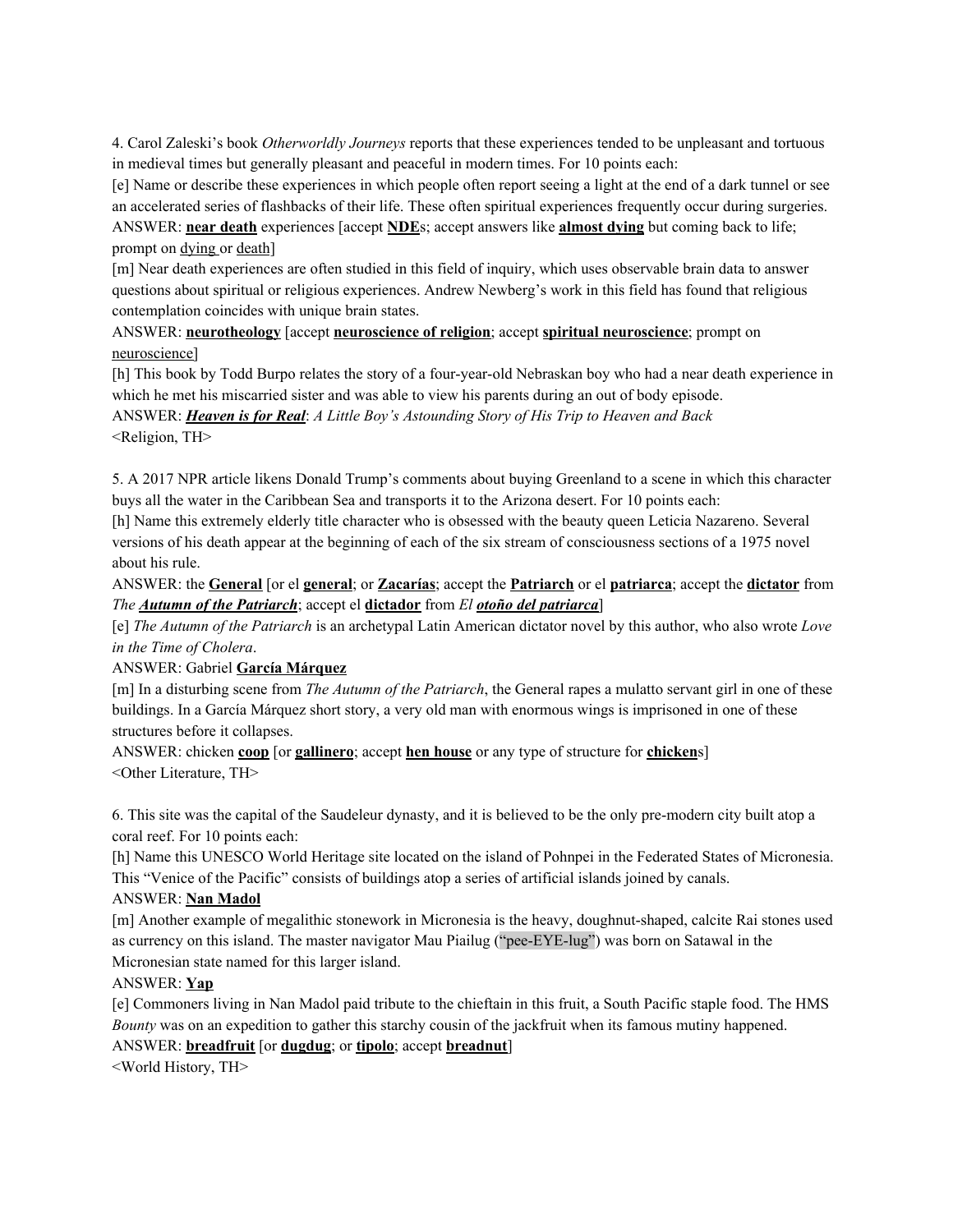7. A leitmotif alternatively known as "Consternation" or named for this character is an inversion of a liefmotif for another character's "honor." For 10 points each:

[m] Name this bass operatic charter who sings "Tot denn alles" over the body of his "truest friend." This character earlier discovers a tryst at daybreak with the assistance of Melot.

### ANSWER: King **Mark**e ("MAR-kuh")

[e] King Marke appears in this Richard Wagner opera, which focuses on the potion-induced love between a Cornish hero and a captive Irish Princess.

#### ANSWER: *Tristan und Isolde* [or *Tristan and Isolde*]

[h] The leitmotif for "Marke's Grief," a descending minor key melody that plays in between Marke's first lines in Act II, is played by this instrument. This instrument plays a solo during the Act IV marriage scene of Meyerbeer's *Les Huguenots*.

ANSWER: **bass clarinet** [reject "clarinet"]

<Other Arts: Auditory, TH>

8. A Fredric Jameson essay for the *London Review of Books* discusses how the "first command" granted to this novella's protagonist represents both a sentimental experience and a transition from labor to management within the superstructure of imperialism. For 10 points each:

[h] Name this 1915 novella in which the narrator abruptly quits his position aboard "an Eastern ship" and returns to London before immediately taking command of a ghastly disease-ridden ship.

### ANSWER: *The Shadow-Line*

[e] *The Shadow-Line* was written by this Polish-British author. Jameson notes that a central theme of his work is the historical material implications of the transition from sailing ships to steam ships, particularly in *Heart of Darkness*. ANSWER: Joseph **Conrad** [or Józef Teodor Konrad **Korzeniowski**]

[m] Jameson states that "the experience of being looked at is profoundly ontological" after quoting a passage from this Conrad story. This story describes Charles Marlow's first journey to Asia aboard the *Judea*.

ANSWER: "**Youth**"

<Short Fiction, TH>

9. In the Gibbs paradox, the mixing of two ideal gases with this property causes a decrease in entropy as given by the Sackur–Tetrode equation. For 10 points each:

[m] Name this property. In quantum mechanical systems of particles with this property, the exchange operator leaves the Hamiltonian unchanged.

### ANSWER: **indistinguishable** [or **identical**; or **indiscernible**]

[e] The Sackur–Tetrode entropy is obtained from a derivative of this function of the partition function, a common theme in statistical mechanics. Boltzmann's equation relates entropy to this function of the number of microstates. ANSWER: natural **log** [accept **ln**]

[h] Another common theme in stat mech is performing this mathematical action when calculating partition functions. The validity of this action relies upon the fact that each state occupies a very small phase space volume. ANSWER: **replace** a **sum** with an **integral** [accept **approximating** a **sum** with an **integral**; accept any descriptions indicating that a **summation** is being **changed** to an **integral**; accept word forms of integral like **integrate** or **integration**; accept word forms or descriptions of sum like **summing** or **addition**; prompt on integration alone] <Physics, LL>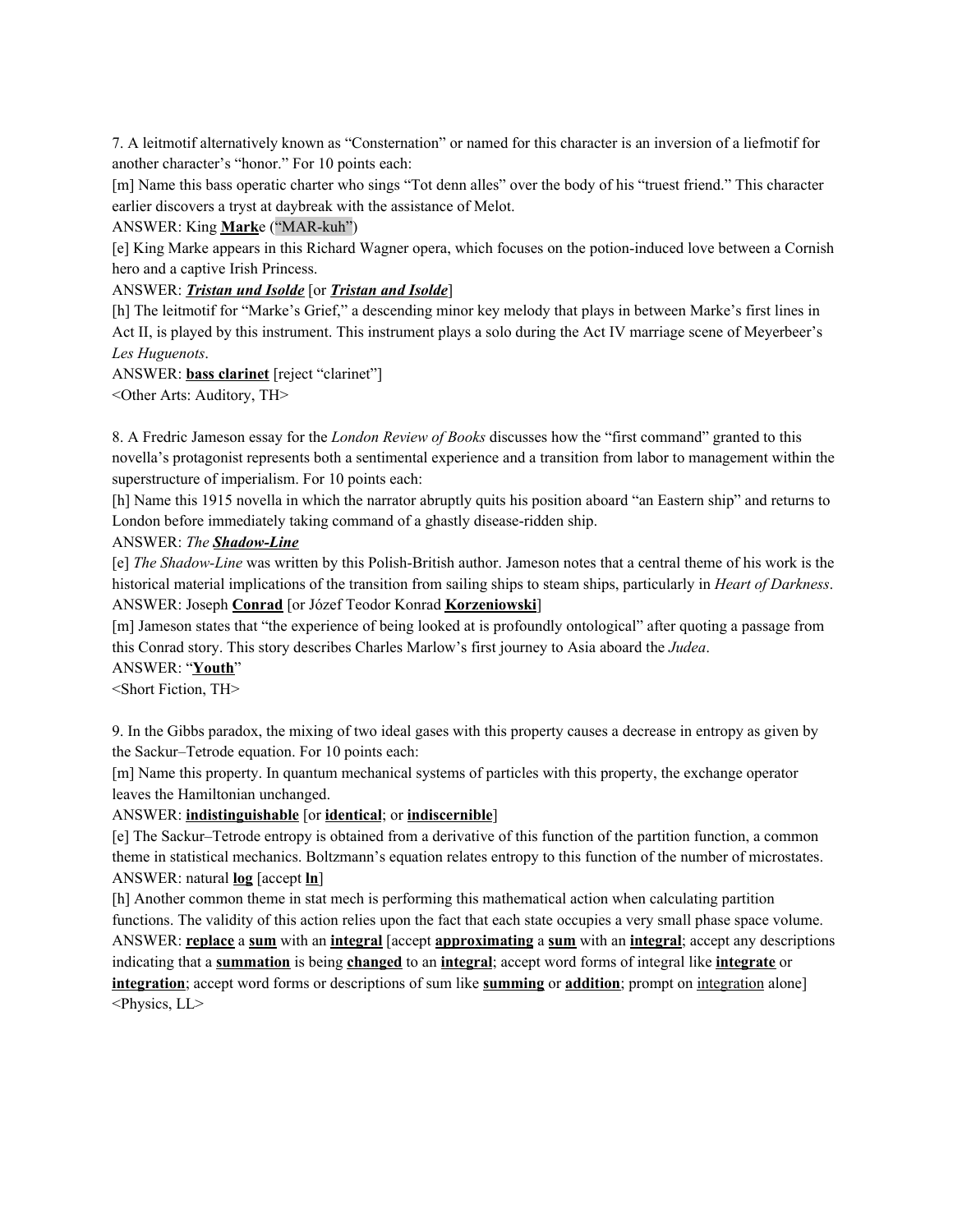10. Patients using this apparatus are asked to make symmetric movements like clapping or mock music conducting to provide a type of visual feedback named for them. For 10 points each:

[h] Name this type of apparatus developed by V. S. Ramachandran to alleviate neuropathic pain in the missing limbs of amputees.

ANSWER: **mirror box** [prompt on mirrors]

[e] Mirror box therapy is a common treatment for the pain resulting from this "syndrome," in which amputees feel pain or discomfort in their missing limb.

ANSWER: **phantom** limb syndrome [accept **phantom** limb pain]

[m] Pharmacological treatment of phantom pain often involves a mix of sodium channel blockers and the tricyclic type of these drugs, such as Amitriptyline. MAOIs are most commonly used as this type of drug.

ANSWER: **antidepressant**s [accept tricyclic **antidepressants**; prompt on TCAs]

<Social Science: Psychology, TH>

11. Answer the following about the career of American conductor Michael Tilson Thomas, for 10 points each: [m] Tilson Thomas's classical music PBS series *Keeping Score* has been compared to this educational TV series. Leonard Bernstein hosted this CBS program from 1958 to 1972, dedicating episodes to Ives and Hindemith.

## ANSWER: *Young People's Concerts*

[e] Tilson Thomas is a leading interpreter of this Austrian Romantic composer who wrote symphonies nicknamed "Titan," "Resurrection," and "Symphony of a Thousand."

ANSWER: Gustav **Mahler**

[h] Tilson Thomas is the primary champion of this hypermodernist American composer and recorded his brief *Complete Works* with the Buffalo Symphony Orchestra. That recording features several examples of this composer's "dissonant counterpoint" style, such as his pieces *Evocations* and *Sun-treader*.

ANSWER: Carl **Ruggles** [or Charles Sprague **Ruggles**]

<Classical Music, TH>

12. Entomological illustrator Anna Comstock became a leader of this pedagogical movement after her "handbook" of the same name became a surprise standard science textbook for the first few decades of the 20th century. For 10 points each:

[h] Name this pedagogical movement that attempted to reconcile scientific knowledge with personal, emotional connections with the environment and de-emphasized book learning in favor of encounters with tangible objects. It was championed by Louis Agassiz and Liberty Hyde Bailey.

ANSWER: **nature study** movement [accept "**study nature**, not books"]

[e] Kevin Armitage's book on the nature study movement notes its influence on this later conservationist, who wrote about DDT's adverse effects on bird eggs in *Silent Spring*.

ANSWER: Rachel **Carson** [or Rachel Louise **Carson**]

[m] Another proponent of the nature study movement, Mabel Osgood Wright, was also an early leader of this institution. Along with a lab at Cornell, this institution organizes a yearly "census" on Christmas Day in a widely-cited recurring instance of citizen science.

ANSWER: National **Audubon** Society

<US History, TH>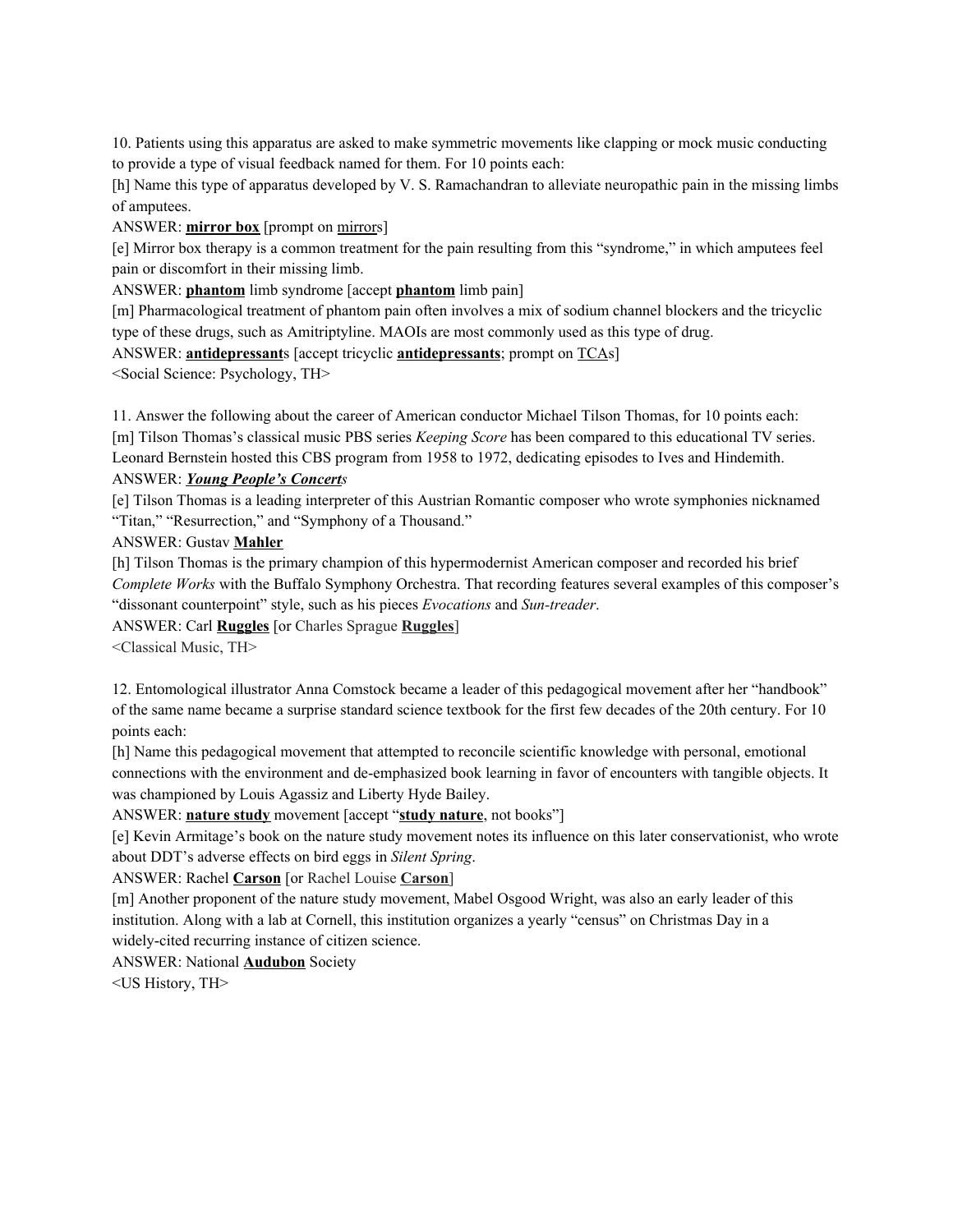13. Many of these institutions in Guatemala were closed after a fire at one called Hogar Seguro left 41 people dead. For 10 points each:

[h] Name these institutions. In the early 1990s, the *20/20* program "Shame of a Nation" called attention to the horrible state of these institutions in Romania.

ANSWER: **orphanage**s [or **children's home**s; prompt on care homes; reject "foster homes"]

[e] Some developing countries keep their orphanages running so that children can be saved by people doing the "volunteer" form of this activity. The oxymoronic "eco" form of this activity might involve visiting the Galápagos Islands.

## ANSWER: **tourism** [accept **voluntourism** or **ecotourism**]

[m] Maestral International found that 97% of the children brought to orphanages in Indonesia following this event were not orphans, but instead were sent by parents in hopes of getting better educations. The DART system was greatly expanded following this event to reduce the damage from future such events.

ANSWER: **2004** Indian Ocean earthquake and **tsunami** [or **2004** Asian earthquake and **tsunami**; or **Boxing Day Tsunami**; or **Sumatra-Andaman earthquake**; accept **December 26**th earthquake and **tsunami**; prompt on answers mentioning an Indian Ocean or Asian tsunami or earthquake by stating "either give the year or the date it occurred."] <Zeitgeist, MB>

14. This character composes a poem on his deathbed that rues a lover's suicide resembling a cult sacrifice they had watched together and addresses that lover as "Little soul, gentle and drifting, guest and companion of my body." For 10 points each:

[h] Name this elderly narrator of a French novel framed as a reflective epistle to his grandson, who he addresses with the nickname "Mark."

ANSWER: **Hadrian** [or **Hadrien**; or accept Caesar Traianus **Hadrian**us; accept *Memoirs of Hadrian* or *Mémoires d'Hadrien*; accept Emperor **Hadrian**] (*Memoirs of Hadrian* is by Marguerite Yourcenar, and the poem in the lead-in is "Animula, vagula, blandula.")

[e] This Roman emperor ascends to power despite his stammer and meek demeanor in a Robert Graves novel framed as his autobiography.

ANSWER: **Claudius** [or Tiberius **Claudius** Caesar Augustus Germanicus; accept *I, Claudius*]

[m] Only the last few of the letters that comprise this author's novel *Augustus* are written by Octavian. Anna Gavalda's 2011 French translation of a 1965 novel by this author about a University of Missouri English professor helped make it a surprise best-seller in Europe.

ANSWER: John **Williams** (The unnamed novel is *Stoner*.) <Long Fiction, AP>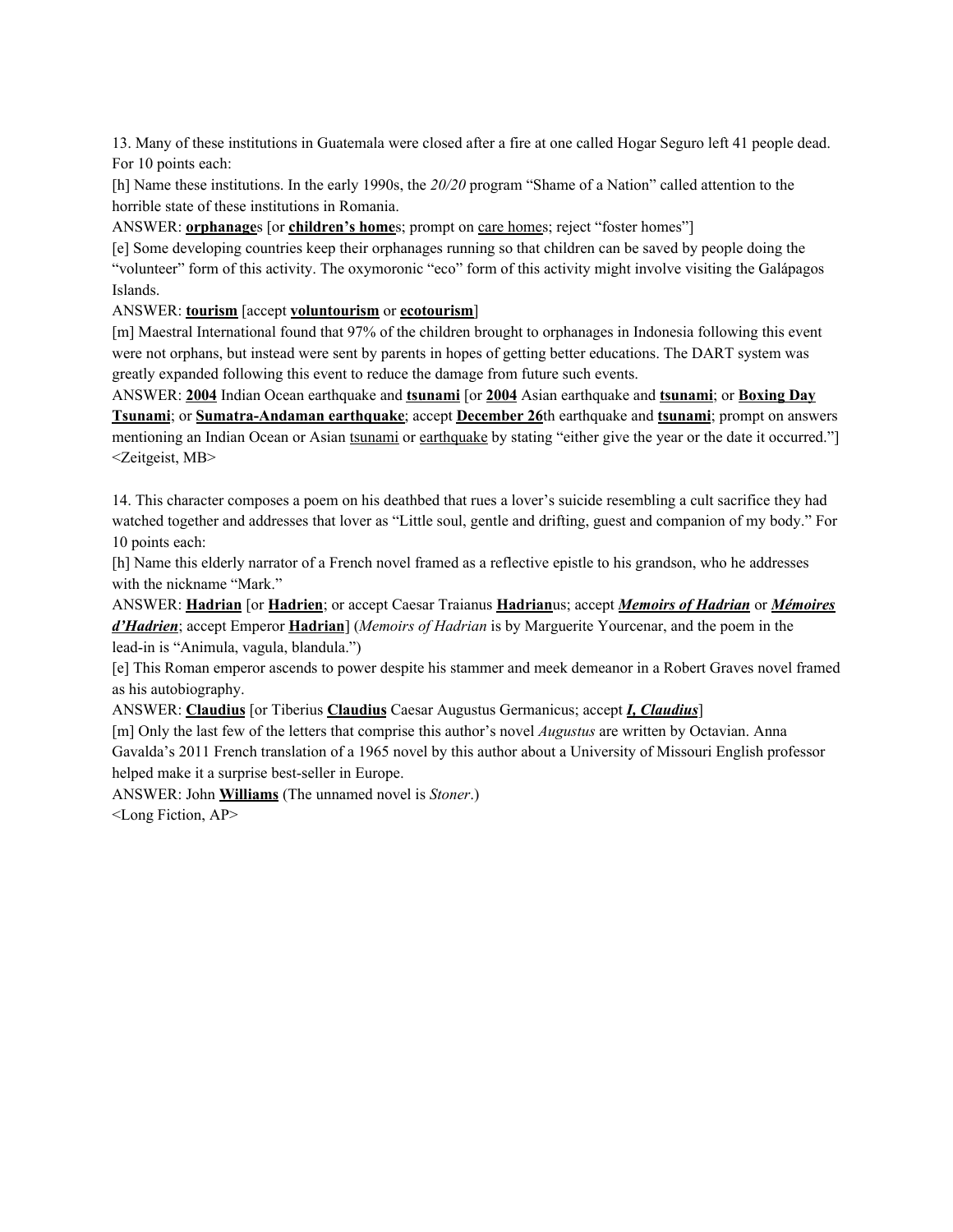15. The right to be taken care of and exemption from typical social responsibilities are among the rights given to people described by this term. For 10 points each:

[h] Give this two word term from medical sociology coined by Talcott Parsons to refer to people deemed to possess a "sanctioned deviance" by medical professionals.

## ANSWER: **sick role**

[e] Relations of individuals in sick roles with society at large are analyzed in this broad sociological framework that views society as a complex mechanism that leads to stability. This social approach is usually contrasted with conflict theory and symbolic interactionism.

ANSWER: structural **functionalism** [accept word forms; accept **structuralism** or word forms]

[m] Mechanic and Volkhart's illness behavior model suggest that higher levels of this variable in individuals make them more readily adopt the sick role. The death of a spouse and divorce are among the highest inducers of this phenomenon in a scale developed by Holmes and Rahe.

ANSWER: psychological **stress** [accept biological **stress**; accept **stress**; accept Holmes and Rahe **stress** scale] <Social Science: Sociology/Anthropology, TH>

16. Eccentric Civil War veteran Captain William Fowler founded a dinner club dedicated to this number, in which members gleefully ate at tables in imitation of the Last Supper. For 10 points each:

[e] Give this two digit number, considered unlucky in many Western superstitions. Thomas W. Lawson's novel about a stock market manipulator is likely the origin of a superstition about Fridays that land on this date. ANSWER: **thirteen** [accept Friday the **Thirteenth**]

[h] In Italy, this number holds a similar superstitious position as thirteen in the US. The superstition surrounding this

number derives from the fact that the Roman numeral spelling of this number can be rearranged to spell the Latin word for "I have lived," or "My life is over."

ANSWER: **seventeen** (The Latin word is "vixi.")

[m] Prohibitions stemming from nighttime activity in the trenches of World War I may be the origin of the superstition that lighting this many cigarettes with one match is unlucky.

# ANSWER: **three**

<Other Academic, TH>

17. While working in this city, Al-Khwarizmi published the first astronomical text of the Muslim world, his *Zij al-Sindhind*, or *Astronomical Tables from India*. For 10 points each:

[e] Name this Abbasid capital city where astronomers worked in the House of Wisdom.

# ANSWER: **Baghdad**

[h] This 13th-century Persian astronomer was the first to correctly hypothesize that the Milky Way was made up of a mass of densely packed stars. This polymath critiqued the notion of circular planetary motion by using his namesake couple.

ANSWER: Nasir al-Din al-**Tusi** [or Muhammad ibn Muhammad ibn al-Hasan al-**Tūsī**; accept **Tusi** couple] [m] Another medieval Muslim astronomer, Ibn Al-Haytham, has been called the father of this scientific discipline for his *Kitab al-Manazir*. Along with the *Almagest* and the *Geography*, this discipline titles one of the three scientific texts by Ptolemy widely studied by Muslim scholars.

ANSWER: **optic**s [accept *Book of Optics*; prompt on physics] <Other History, TH>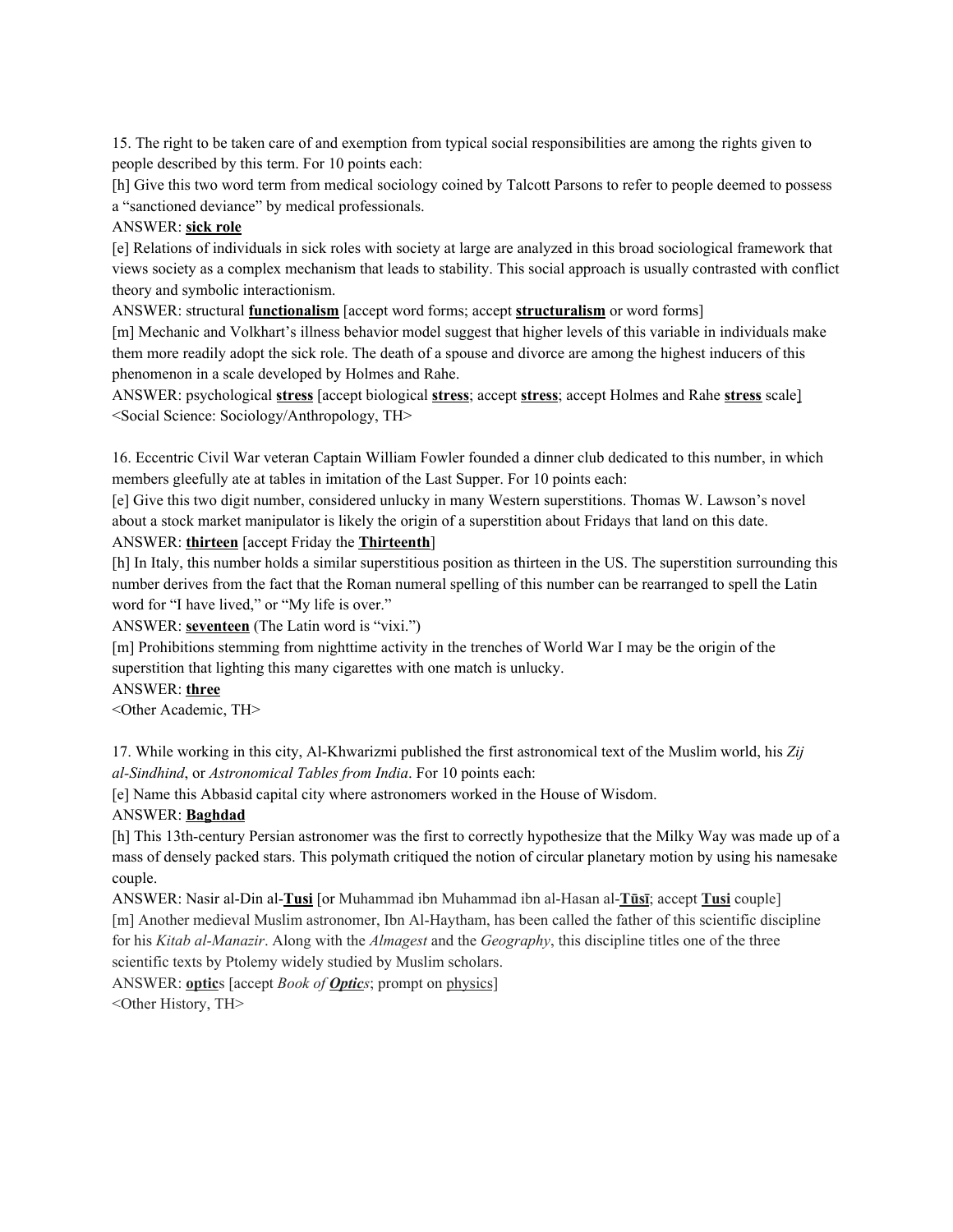18. A three-column diagram used in the medieval period to organize the various genera and species of being is known as this thinker's "tree." For 10 points each:

[m] Name this logician who wrote the *Isagoge* and edited his teacher's writings into the *Enneads*.

# ANSWER: **Porphyry** of Tyre [accept **Porphyrian** tree]

[e] Porphyry and his teacher Plotinus were exponents of this school of philosophy that sought to further develop the thought of the ancient Greek author who wrote the *Symposium*.

ANSWER: **Neoplatonism** [accept word forms; prompt on Platonism]

[h] The terms on the outer edges of a Porphyrian tree are referred to by this Latin term, which are descriptions that characterize a species inside its genus. For the species human in the genus animal, this thing might be "having the ability to reason."

ANSWER: **differentia** [prompt on diaphora by asking "what is the Latin term?"] <Philosophy, TH>

19. Two butterflies "waltzed above a farm" and encounter an "Ether sea" in a poem whose first line notably uses this word. For 10 points each:

[h] Name this word, supposedly the favorite word of Emily Dickinson because of its symmetry and the hollowness in its middle. This word names an annual collection of avant garde feminist writings edited by Diane Williams in homage to Dickinson's frequent use of it.

## ANSWER: **noon**

[e] The speaker wishes to "be Noon to Him" in a Dickinson poem in which the sound of some of these objects "tell him that it is Noon abroad." Edgar Allen Poe coined the term "tintinnabulation" in a poem titled for these things. ANSWER: **bell**s [accept "The **Bells**"] (The Dickinson poem is number 498.)

[m] In Dickinson's poem "The Soul has Bandaged moments," a "prowling" one of these animals "[Touches] Liberty - then knows no more - / But Noon, and Paradise." A John Greenleaf Whittier poem titled for these creatures references a folk custom in which they must be informed of major human life events to have good luck. ANSWER: **bee**s [accept "Telling the **Bees**"]

<Poetry, TH>

20. At these structures, the electrical signal of an action potential is converted to a chemical signal. For 10 points each:

[e] Name these junctions between one neuron's dendrites and another neuron's axon.

# ANSWER: **synapse**s

[h] Sodium's conductance, which rapidly increases, and then rapidly decreases during an action potential, is proportional to this expression of *m* and *h* in the Hodgkin–Huxley model. Give your answer as a function of *m* and *h*, keeping in mind that *m* and *h* are the probabilities that activation and inactivation gates are open, respectively. ANSWER: *m***-cubed times** *h* [or *m***-to-the-third times** *h*; or **m<sup>3</sup>h**; accept answers in either order since multiplication is commutative]

[m] During depolarization, the membrane potential increases away from this value, which is about negative 70 millivolts in a typical neuron. This is the value of the membrane potential when a neuron is inactive.

ANSWER: **resting** membrane potential

<Biology, JS>